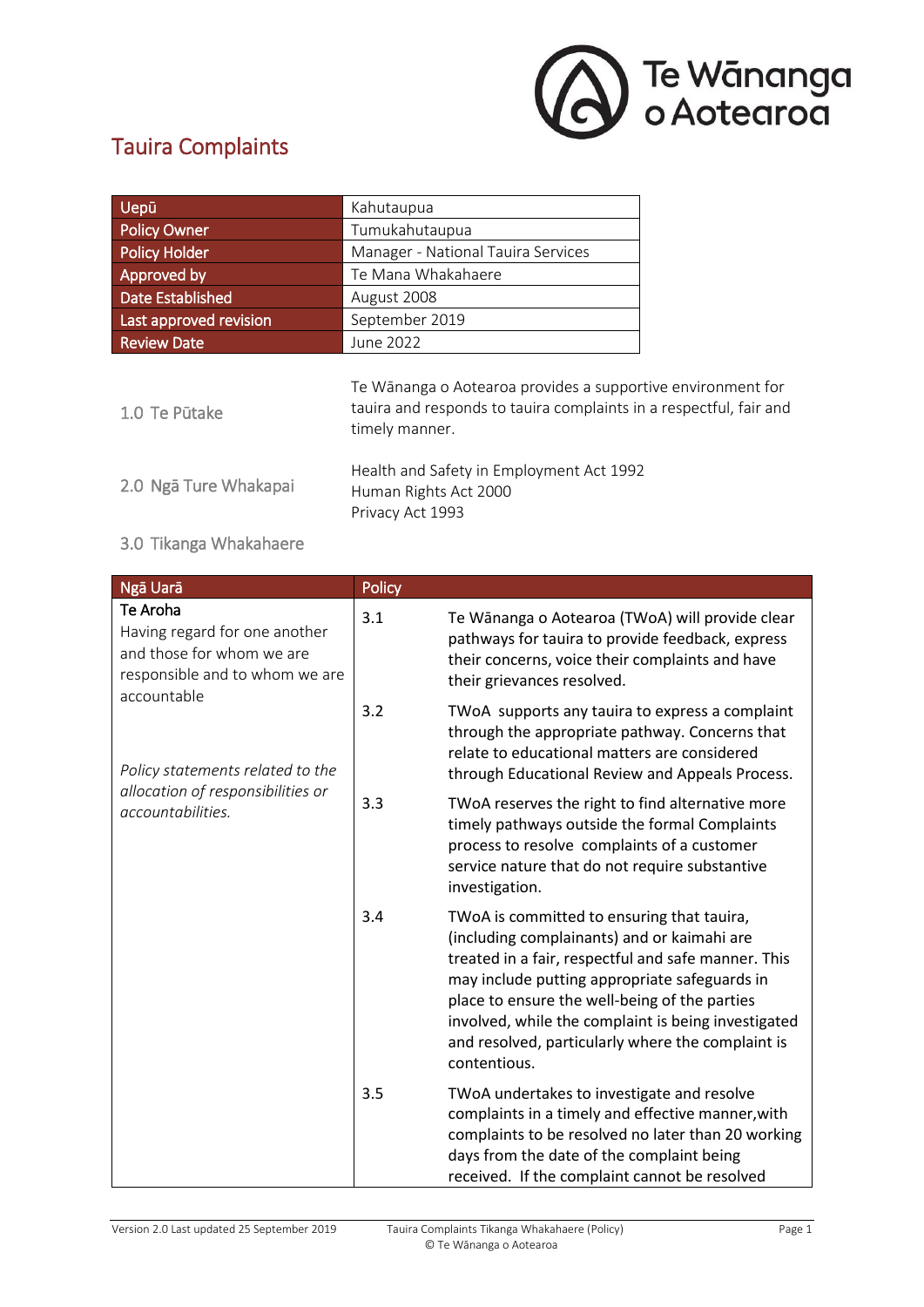|                                                                                                               |      | within 20 working days, the timeframe can be<br>extended by up to 20 working days.                                                                                                                                                                                                          |
|---------------------------------------------------------------------------------------------------------------|------|---------------------------------------------------------------------------------------------------------------------------------------------------------------------------------------------------------------------------------------------------------------------------------------------|
|                                                                                                               | 3.6  | Complaint communications wil also be timely with<br>responses or outcomes being provided no later<br>than five working days from receipt or a decision<br>being made, including for extensions.                                                                                             |
| Te Whakapono<br>The basis of our beliefs and the<br>confidence that what we are<br>doing is right             | 3.7  | Whanau support is encouraged and complainants<br>may bring whanau to any meetings that occur<br>within the investigation of their complaint.<br>However, TWoA will not investigate complaints<br>raised by a third party or a parent on behalf of a<br>complainant.                         |
| Policy statements related to<br>stakeholder participation or<br>reporting.                                    | 3.8  | If requested by the complainant TWoA will<br>endeavour to provide her or him with alternative<br>learning arrangements while the complaint is<br>investigated. These arrangements must be<br>acceptable to both TWoA and the complainant.                                                   |
| Ngā Ture<br>The knowledge that our actions<br>are morally and ethically right<br>and that we are acting in an | 3.9  | Complaints from tauira will be promptly and<br>properly investigated and decisions are based on<br>sound evidence.                                                                                                                                                                          |
| honourable manner<br>Policy statements related to<br>compliance or process / system                           | 3.10 | All information submitted in relation to<br>complaints will be treated confidentially by the<br>parties to the complaint as well as by all others<br>participating in the investigation and resolution of<br>the complaint.                                                                 |
| integrity                                                                                                     | 3.11 | TWoA will provide for a central, institute-wide<br>system to monitor complaints and the actions<br>taken by TWoA to resolve them.                                                                                                                                                           |
|                                                                                                               | 3.12 | TWoA believes it is important that tauira raise<br>complaints, and will always look to investigate<br>and respond, however TWoA reserves the right to<br>decline complaints about issues or incidents that<br>occurred more than one calendar year prior to<br>submission of the complaint. |
| Kotahitanga<br>Unity amongst iwi and other<br>ethnicities, standing as one                                    | 3.13 | Complaints must be made in writing using the<br>Tauira Complaint Form, with evidence as<br>appropriate. Tauira Services will support tauira to<br>correctly engage with the complaints process.                                                                                             |
| Policy statements related to<br>cohesion, uniformity, integration<br>or transparency                          | 3.14 | Individuals who are the subject of, or who are<br>named in a complaint, have the right to be<br>informed of the complaint, and be provided with<br>the opportunity to respond.                                                                                                              |
|                                                                                                               | 3.15 | If a complainant is dissatisfied with the outcome<br>of the complaint, they may submit an appeal of<br>the outcome to Te Rautiaki Matauranga no later                                                                                                                                       |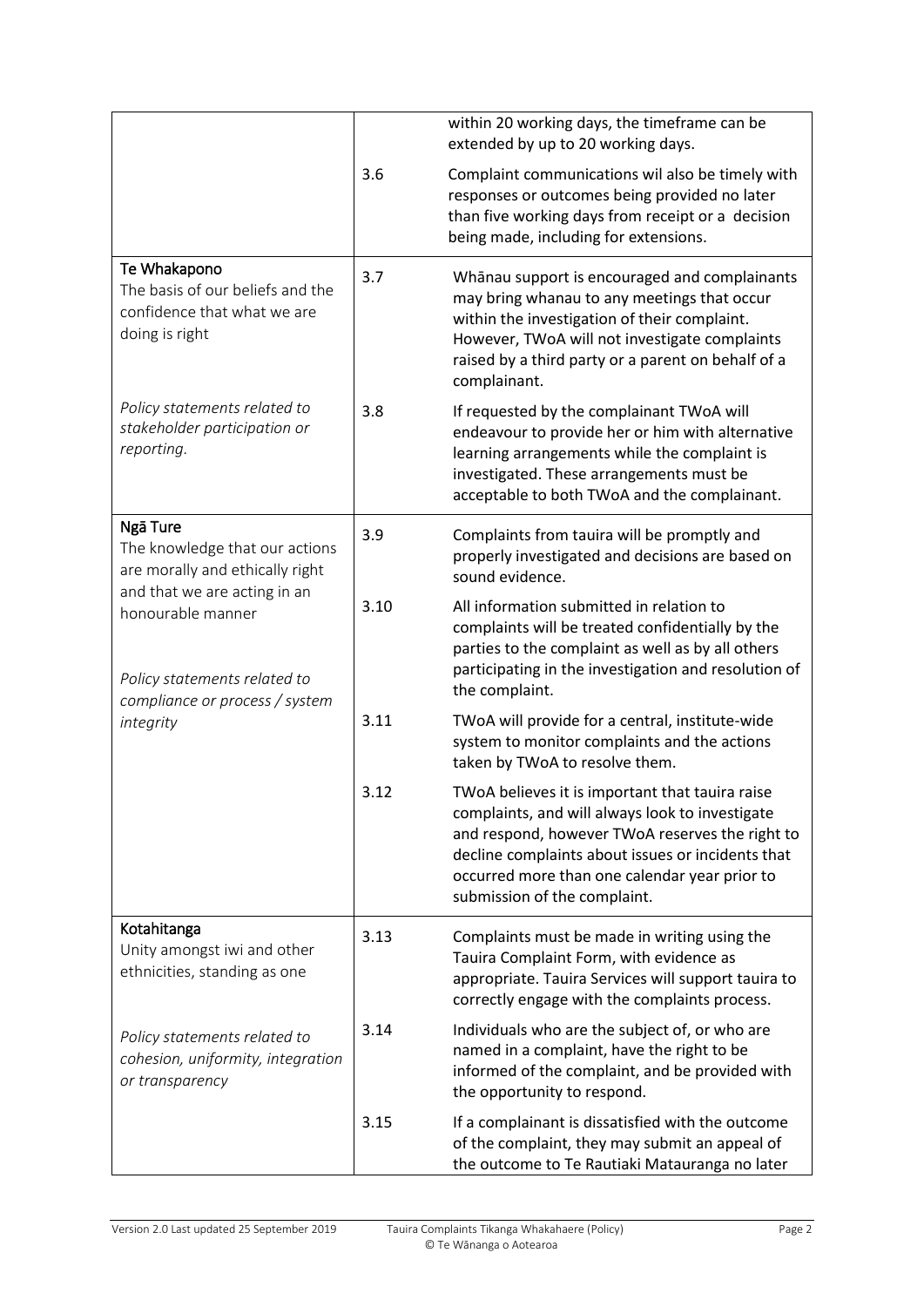|      | than 20 working days of the date of the letter<br>informing them of the outcome of the complaint.                                                                  |
|------|--------------------------------------------------------------------------------------------------------------------------------------------------------------------|
| 3.16 | A complainant may take their complaint to the<br>Ombudsman or NZQA Quality Assurance only<br>after they have exhausted the TWoA complaints<br>and appeals process. |
| 3.17 | Te Wānanga o Aotearoa will develop and<br>implement tikanga here to provide for, and give<br>effect to, this Tikanga Whakahaere.                                   |

### 4.0 Whanuitanga

This tikanga whakahaere applies to all Governance and Kaimahi of Te Wānanga o Aotearoa.

### 5.0 Whakamāramatanga

| <b>Term</b>               | <b>Description</b>                                                                                                         |  |
|---------------------------|----------------------------------------------------------------------------------------------------------------------------|--|
| Complaint                 | Any type of problem, concern or grievance about TWoA or the                                                                |  |
|                           | TWoA environment made by tauira. Tauira may also make a                                                                    |  |
|                           | complaint about a matter relating to their journey at TWoA.                                                                |  |
|                           | This may include but is not limited to being the subject of                                                                |  |
|                           | bullying, discrimination, harassment, sexual harassment or<br>victimisation. Complaints do not include educational matters |  |
|                           |                                                                                                                            |  |
|                           | regulated by Tikanga Ako.                                                                                                  |  |
| Discrimination            | For the purposes of this Tikanga Whakahere, discrimination                                                                 |  |
|                           | occurs when directly or indirectly a person is treated unfairly or                                                         |  |
|                           | less favourably than another person in the same or similar                                                                 |  |
|                           | circumstances, for example on the grounds of ethnicity, gender,                                                            |  |
|                           | sexual orientation, religious belief, age, body size, marital                                                              |  |
|                           | status, country of origin or disability.                                                                                   |  |
| <b>Educational Review</b> | Educational Reviews may include any of the following:                                                                      |  |
|                           | Admission to programmes;                                                                                                   |  |
|                           | Recognition of prior learning;                                                                                             |  |
|                           | Plagiarism;                                                                                                                |  |
|                           | Results of assessments;                                                                                                    |  |
|                           | Award of qualifications;<br>$\qquad \qquad -$                                                                              |  |
|                           | Compassionate consideration                                                                                                |  |
|                           | applications;                                                                                                              |  |
|                           | Alleged assessment misconduct or                                                                                           |  |
|                           | breach of rules relating to tests or                                                                                       |  |
|                           | examinations.                                                                                                              |  |
| Office of the Ombudsman   | An Independent authority that may investigate complaints                                                                   |  |
|                           | about the administrative acts and decisions of state sector                                                                |  |
|                           | agencies. http://www.ombudsman.parliament.nz.                                                                              |  |
| Harassment/Bullying       | For the purposes of this Tikanga Whakahaere, harassment                                                                    |  |
|                           | occurs when a person (the person being harassed) is offended,                                                              |  |
|                           | humiliated or intimidated by the actions of others. Harassment                                                             |  |
|                           | involves an act (physical or verbal) that is repeated or significant                                                       |  |